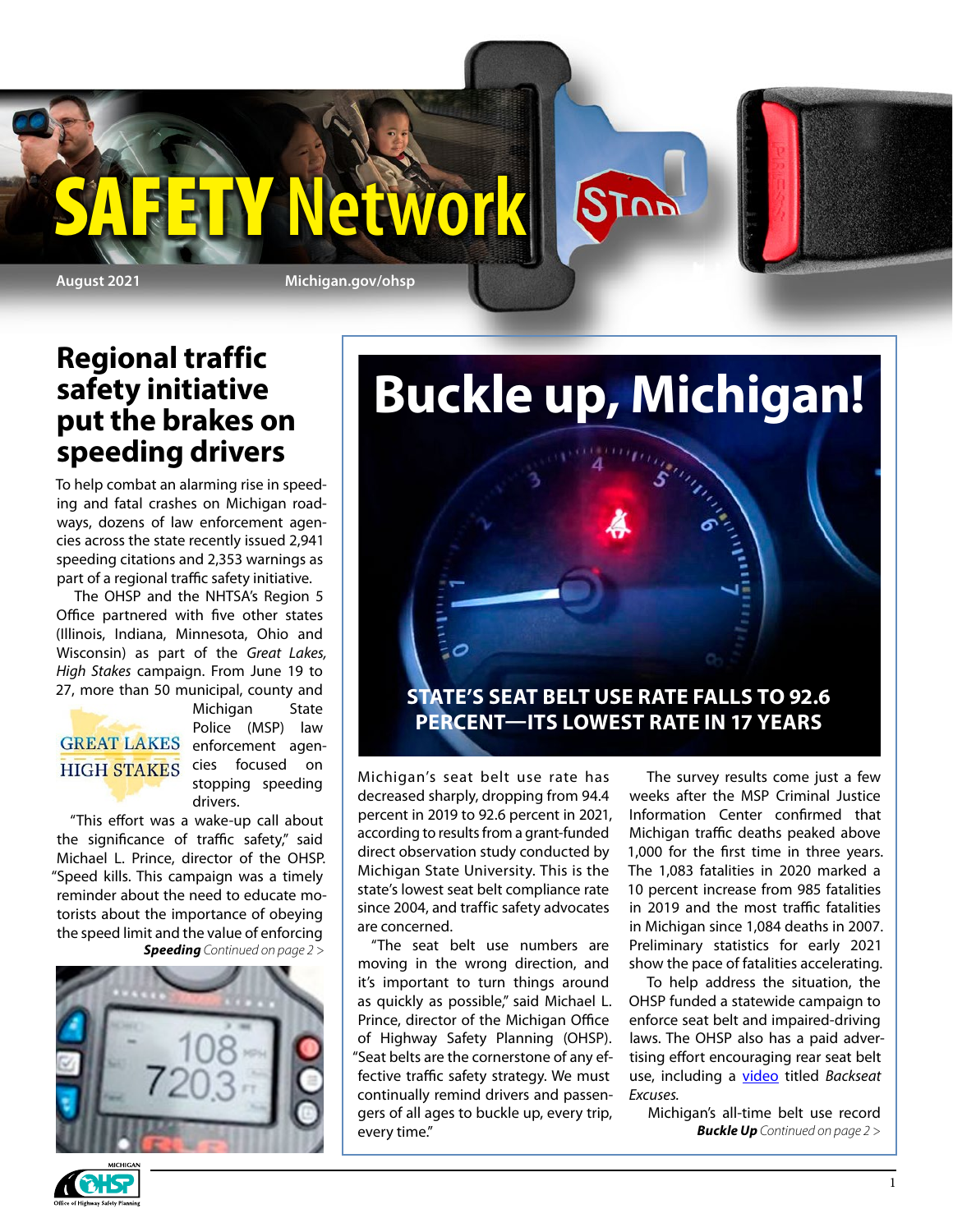#### **BICYCLIST SAFETY ENFORCEMENT WEEK**

## **Police focused on reducing bicyclist injuries and fatalities**

Overtime mobilization grants were recently awarded to law enforcement agencies in seven Michigan cities to address an alarming rise in bicyclist injuries and fatalities on Michigan roadways. During Bicyclist Safety Enforcement Week, which was a high-visibility safety campaign that took place from August 5 to 11, officers focused on laws related to bicycle safety.

The OHSP identified the cities of Dearborn, Detroit, Farmington Hills, Kalamazoo, Pontiac, Sterling Heights, and Warren as having some of the highest number of bicycle-involved crashes over a five-year period. The enforcement was particularly

needed this year because, in 2020, Michigan experienced an 81 percent increase in bicyclist fatalities from 2019's numbers and a 76 percent rise in bicycle-involved fatal crashes for the same period.

Between 2016-2020, bicycle crash data for the seven Michigan cities showed Detroit with a total of 805 crashes, Kalamazoo with 171, Warren with 148, Dearborn with 116, Sterling Heights with 112, Pontiac with 69, and Farmington Hills with 45. Over the last five years, 141 people have been killed in bicyclist-involved crashes in Michigan.

Officers during the campaign were on the lookout for violations by drivers that included illegal turns, failing to stop at a signal or stop sign, failing to give at least three feet when passing a bicyclist, and blocking a roadway that interferes with the normal flow of traffic. Officers were also watching for violations by bicyclists that included not riding with traffic, not using lights when biking at night, and riding more than two abreast.

The enforcement campaign was supported with federal traffic safety funds provided by the U.S. Department of Transportation and the NHTSA and coordinated by the OHSP.

#### *Speeding Continued from page 1 >*

the laws already on the books."

Preliminary numbers show that in addition to the speeding citations and speed-violation warnings, there were also 314 seat belt violation citations issued. Among motorists taken off the roads were 109 drivers arrested for Operating While Intoxicated and 25 arrested for Operating Under the Influence of Drugs.

Law enforcement agencies cited numerous examples of risky and dangerous driving:

- During nine traffic stops by the MSP Grand Rapids Post in a 55 mph zone, all of the motorists were driving 70 mph or more.
- The Hazel Park Police Department reported that of the 111 speeding citations issued, two were for 20 to 24 mph over the speed limit; four were for 25 to 29 mph over the speed limit; five for 30 to 39 mph over; one for 40 mph over; and one for 60 mph over the speed limit (100 mph in a 40).
- The Chippewa County Sheriff's Office reported a semi-truck going 86 mph on M-28.



*A trooper with MSP's northern Michigan post recently stopped a driver going 23 miles per hour over the speed limit.*

While Michigan has seen a 22 percent reduction in traffic crashes—245,432 in 2020 compared to 314,377 in 2019 there has been a spike in fatalities. Crash data from the MSP Criminal Justice Information Center indicates 1,083 people died from crashes on Michigan roads in 2020, a 10 percent increase over 2019, when 985 deaths were reported. In 2020, there were 200 speed-related fatalities on Michigan roadways compared to 185 in 2019, an 8 percent increase.

#### *Buckle Up Continued from page 1 >*

was 97.9 percent in 2009. Every 1 percent increase in seat belt use means an estimated 10 fewer traffic deaths and 100 fewer serious injuries. According to the National Highway Traffic Safety Administration (NHTSA), seat belt use in the United States during 2019 ranged from 70.7 percent in New Hampshire to 97.1 percent in Hawaii. The nationwide seat belt use rate was 90.7 percent in 2019.

Michigan's 2021 direct observation survey also included driver use of electronic devices, encompassing both talking with a handheld or hands-free device and/or typing. The rate has dropped to 6.4 percent, lower than the 7.5 percent rate in 2019.

The NHTSA requires states to conduct annual seat belt observation surveys to determine belt usage. Last year's study was canceled because of the COVID-19 pandemic.



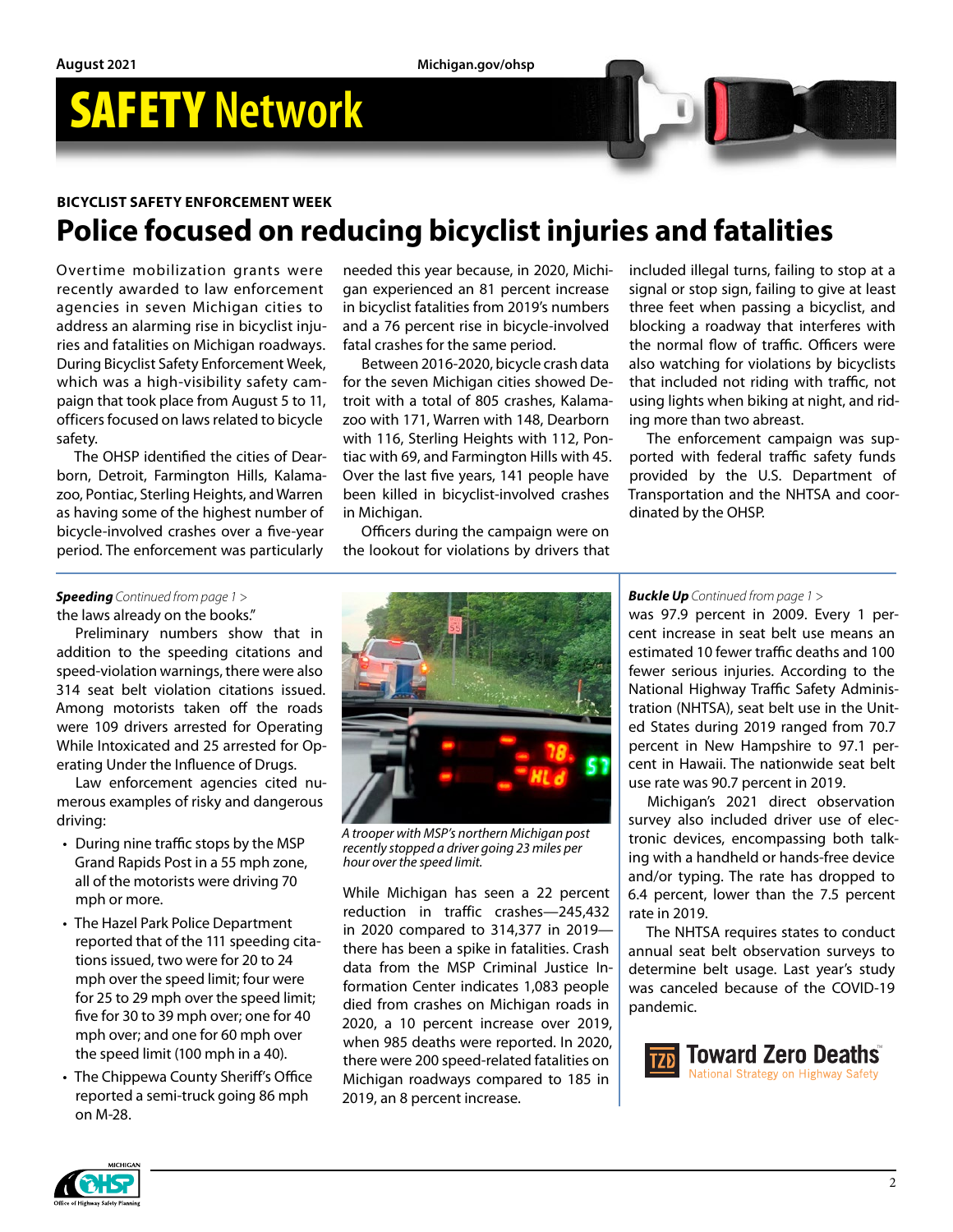### **Strive for a Safer Drive student contest winners announced**

#### **WEST SHORE ESD STUDENTS FINISH FIRST IN COMPETITION PROMOTING SAFE TEEN DRIVING**

[West Shore ESD Career and Technical Ed](https://www.michigan.gov/documents/msp/West_Shore-1_PDF_725993_7.pdf)[ucation Center](https://www.michigan.gov/documents/msp/West_Shore-1_PDF_725993_7.pdf) criminal justice students in Mason County recently took top honors statewide for the third year in a row in recognition of the school's Strive for a Safer Drive (S4SD) campaign.

The first-place selection recognizes the outstanding efforts of West Shore ESD students in educating their classmates and community about the dangers of speeding with the campaign *Before You Proceed, Watch Your Speed.*

[Dundee High School](https://www.michigan.gov/documents/msp/Dundee-2_PDF_725992_7.pdf) in Monroe County finished second, while [Anchor Bay](https://www.michigan.gov/documents/msp/Anchor_Bay-3_725989_7.pdf)  [High School](https://www.michigan.gov/documents/msp/Anchor_Bay-3_725989_7.pdf) in St. Clair County earned third place. [Grand Ledge High School](https://www.michigan.gov/documents/msp/Grand_Ledge-4_PDF_725994_7.pdf) in Eaton County took fourth place, and [Plymouth High School](https://www.youtube.com/watch?v=Op5jfiim8nI) in Wayne County finished in fifth.

The top schools were selected based on creativity, execution, and compliance with the S4SD participation requirements. The top five campaigns will receive cash prizes ranging from \$500 to \$1,500.

In its tenth year, S4SD is a publicprivate partnership between Ford Motor Company Fund's Driving Skills for Life (DSFL) program and the OHSP, S4SD provides funding and resources to help teens talk to their peers and community members about safe driving, with the



*As part of their winning campaign, West Shore ESD students chose to display a teen safe driving billboard, which was located on eastbound US-10 near Ludington.*

goal of reducing traffic crashes, injuries, and fatalities.

This past school year, 23 Michigan high schools each received \$1,000 to cre-

ate a student-led, peerto-peer traffic safety awareness campaign. Campaign topics included distracted driving, seat belts, underage drinking/

impaired driving, speeding, and winter driving.

The students met in-person and virtually between January and April of this year to conduct activities before submitting a final report.

For the second year in a row, a handson driving clinic with professional driving instructors at the Ford Proving Grounds in Romeo was canceled due to the pan-



demic. However, students are urged to participate in the Ford DSFL online academy to gain valuable safe driving skills featuring the same

professional instructors.

The OHSP partnered with the Transportation Improvement Association to coordinate activities of the S4SD program. For more information about S4SD, visit: [www.michigan.gov/s4sd](http://www.michigan.gov/s4sd).

### **Ford Fund and GHSA award teen safe driving grants**

WASHINGTON, D.C.-Ford Motor Company Fund, the philanthropic arm of Ford, and the Governors Highway Safety Association (GHSA) are extending their 18-year commitment to improving teen driving skills by awarding grants totaling \$135,000 to Michigan and five other State Highway Safety Offices (SHSO).

Vehicle crashes remain the leading

cause of death for teen drivers. Data from GHSA and Ford Fund's *[Teens & Speeding:](https://gcc02.safelinks.protection.outlook.com/?url=https%3A%2F%2Fr20.rs6.net%2Ftn.jsp%3Ff%3D0013qS0lNbNBKrKj3Qo4krp6TJmbOVnktDaQl_jztsb4fwpoxcDV9NMCjE9q5in3pYFPEeK8EyCXGQU-ZLoB15oK57rlDW4Qi0hAf5Fkr73jw4T2QtNNuCkzr-BamsO4o2AEMAPxuM7I6oqsmLtuchoD5NNuF9IYvbz4i0l5o7ejdc2znpbKJ_ijSxif1XapGU5SCD5qXUmqRaDPN3XxP2g_Tcu6PFPU2Cg%26c%3DMSZBUp-NKCo7D_6NP9xkpCmRNKJoQ_3FaR-4jDRo_YpJ3XXaLWG5cg%3D%3D%26ch%3DI-EV0aWFs3xfg2NeQvMUlRFJqmeVb8N0bu8vP4UtNcwUGnSwkfaQ3g%3D%3D&data=04%7C01%7CRaymoD%40michigan.gov%7C060dc676b1a34d694a9d08d951c95a19%7Cd5fb7087377742ad966a892ef47225d1%7C0%7C0%7C637630747498370424%7CUnknown%7CTWFpbGZsb3d8eyJWIjoiMC4wLjAwMDAiLCJQIjoiV2luMzIiLCJBTiI6Ik1haWwiLCJXVCI6Mn0%3D%7C1000&sdata=c0dDTWA9R6ZrA%2FxhZRZU5jVTv4qGaDNyVJO%2F%2BgMLONM%3D&reserved=0)  [Breaking the Deadly Cycle](https://gcc02.safelinks.protection.outlook.com/?url=https%3A%2F%2Fr20.rs6.net%2Ftn.jsp%3Ff%3D0013qS0lNbNBKrKj3Qo4krp6TJmbOVnktDaQl_jztsb4fwpoxcDV9NMCjE9q5in3pYFPEeK8EyCXGQU-ZLoB15oK57rlDW4Qi0hAf5Fkr73jw4T2QtNNuCkzr-BamsO4o2AEMAPxuM7I6oqsmLtuchoD5NNuF9IYvbz4i0l5o7ejdc2znpbKJ_ijSxif1XapGU5SCD5qXUmqRaDPN3XxP2g_Tcu6PFPU2Cg%26c%3DMSZBUp-NKCo7D_6NP9xkpCmRNKJoQ_3FaR-4jDRo_YpJ3XXaLWG5cg%3D%3D%26ch%3DI-EV0aWFs3xfg2NeQvMUlRFJqmeVb8N0bu8vP4UtNcwUGnSwkfaQ3g%3D%3D&data=04%7C01%7CRaymoD%40michigan.gov%7C060dc676b1a34d694a9d08d951c95a19%7Cd5fb7087377742ad966a892ef47225d1%7C0%7C0%7C637630747498370424%7CUnknown%7CTWFpbGZsb3d8eyJWIjoiMC4wLjAwMDAiLCJQIjoiV2luMzIiLCJBTiI6Ik1haWwiLCJXVCI6Mn0%3D%7C1000&sdata=c0dDTWA9R6ZrA%2FxhZRZU5jVTv4qGaDNyVJO%2F%2BgMLONM%3D&reserved=0)* report released earlier this year found that more than 2,000 teen vehicle occupant deaths occur each year. When looking at data from fatal motor vehicle crashes between 2015 and 2019, 43 percent of teen driver and

*Ford Fund/GHSA Continued on page 5 >*



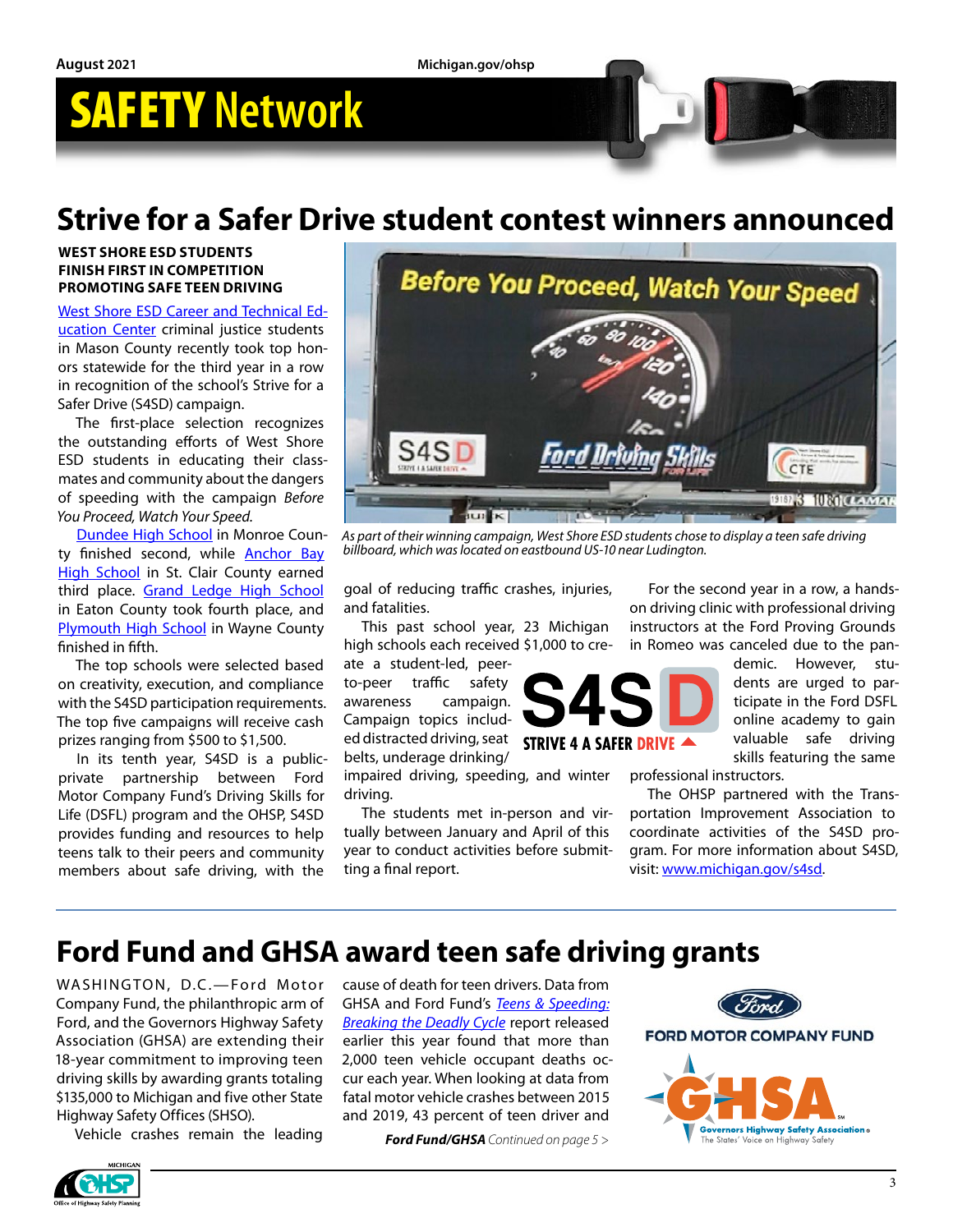## **Delta–8 THC and Driving**

*By: Kenneth Stecker and Kinga Canike*

A cannabinoid that is growing in popularity is delta-8 tetrahydrocannabinol. Products containing this cannabis compound, also commonly referred to as delta-8 THC or delta 8, are appearing at tobacco shops and other businesses throughout Michigan.**<sup>1</sup>**

Delta-8 THC binds to the same receptor in the central nervous system as delta-9 THC, which is the main compound in cannabis that causes euphoria and is classified as a Schedule 1 controlled substance by the U.S. Drug Enforcement Administration (DEA).<sup>2</sup> According to a study by NMS Labs in Pennsylvania, delta-8 THC has psychoactive characteristics, but at a lower potency than delta-9 THC.**3** However, one website geared toward users cautioned that, unlike inhaling, ingesting delta-8 THC edibles can deliver the same intoxicating effects as delta-9 THC.**<sup>4</sup>**

There is a great deal of confusion as to whether delta-8 THC is legal under federal and Michigan law.

The Agriculture Improvement Act of 2018, also known as the Farm Bill,**<sup>5</sup>** was signed into law in December 2018. For years, hemp and marijuana were considered the same under federal law. The Farm Bill changed that by differentiating between the two, consequently removing hemp from the Controlled Substances Act.<sup>6</sup> As a result, any cannabinoid that comes from hemp is now considered legal under federal law as long as the final

*1 [https://vidaoptimacbd.com/blogs/](https://vidaoptimacbd.com/blogs/cannabis-encyclopedia/is-delta-8-thc-legal-in-michigan)*

- *3 Id.*
- *4 [https://weedmaps.com/learn/dictionary/](https://weedmaps.com/learn/dictionary/delta-8-tetrahydrocannabinol)*
- *[delta-8-tetrahydrocannabinol](https://weedmaps.com/learn/dictionary/delta-8-tetrahydrocannabinol). 5 [https://www.usda.gov/media/](https://www.usda.gov/media/press-releases/2019/12/20/president-trump-signed-farm-bill-law-one-year-ago-today-usda)*
- *[press-releases/2019/12/20/president-trump-signed](https://www.usda.gov/media/press-releases/2019/12/20/president-trump-signed-farm-bill-law-one-year-ago-today-usda)[farm-bill-law-one-year-ago-today-usda.](https://www.usda.gov/media/press-releases/2019/12/20/president-trump-signed-farm-bill-law-one-year-ago-today-usda)*
- *6 [https://deltaeffex.com/blogs/news/](https://deltaeffex.com/blogs/news/the-2018-farm-bill-and-delta-8-thc) [the-2018-farm-bill-and-delta-8-thc.](https://deltaeffex.com/blogs/news/the-2018-farm-bill-and-delta-8-thc)*



product contains less than 0.3 percent delta-9 THC.**<sup>7</sup>** In 2020, the DEA issued an interim rule stating that all synthetically derived THC products will remain Schedule I controlled substances.**<sup>8</sup>** Since delta-8 THC is produced through an extraction process involving hemp, this has resulted in confusion as to its legality under federal law.**<sup>9</sup>**

In Michigan, delta-8 THC is still unregulated.**<sup>10</sup>** A bill requiring hemp-derived delta-8 THC to be regulated by Michigan's Marijuana Regulatory Agency (MRA)**<sup>11</sup>** was signed into law and is now Public Act 56 of 2021.**<sup>12</sup>** As of October 11, 2021, businesses in Michigan will have to get a license from the MRA to sell delta-8 THC.**<sup>13</sup>**

According to the MRA, delta-8 THC side effects include dry mouth, red eyes, increased appetite, short-term memory loss, paranoia, and anxiety.**14** More research is needed to fully understand how delta-8 THC affects the mind and body.**<sup>15</sup>**

Michigan's OWI law, MCL 257.625, states the following:

"Sec. 625. (1) A person, whether licensed or not, shall not operate a vehicle upon a highway or other place open to the general public or generally accessible to motor vehicles, including an area designated for the parking of vehicles, within this state if the person is operating while intoxicated. As used in this section, "operating while intoxicated" means any of the following:

(a) The person is under the in-

- *7 Id.*
- *8 [https://www.fraserlawfirm.com/blog/2021/05/](https://www.fraserlawfirm.com/blog/2021/05/michigan-house-committee-advances-bill-to-regulate-delta-8-thc/) [michigan-house-committee-advances-bill-to-regulate](https://www.fraserlawfirm.com/blog/2021/05/michigan-house-committee-advances-bill-to-regulate-delta-8-thc/)[delta-8-thc/](https://www.fraserlawfirm.com/blog/2021/05/michigan-house-committee-advances-bill-to-regulate-delta-8-thc/).*

- *10 [https://www.legislature.mi.gov/](https://www.legislature.mi.gov/(S(i5hr2s3loai1xdshdoswdyvq))/mileg.aspx?page=getObject&objectName=2021-HB-4517)*
- *[\(S\(i5hr2s3loai1xdshdoswdyvq\)\)/mileg.](https://www.legislature.mi.gov/(S(i5hr2s3loai1xdshdoswdyvq))/mileg.aspx?page=getObject&objectName=2021-HB-4517) [aspx?page=getObject&objectName=2021-HB-4517.](https://www.legislature.mi.gov/(S(i5hr2s3loai1xdshdoswdyvq))/mileg.aspx?page=getObject&objectName=2021-HB-4517)*
- *11 Id.*
- *12 Id.*
- *13 [https://www.michigan.gov/documents/mra/2021-lara](https://www.michigan.gov/documents/mra/2021-lara-mra-delta-8-sheet_729914_7.pdf)[mra-delta-8-sheet\\_729914\\_7.pdf](https://www.michigan.gov/documents/mra/2021-lara-mra-delta-8-sheet_729914_7.pdf)*
- *14 [https://www.michigan.gov/mra/0,9306,7-386-90056-](https://www.michigan.gov/mra/0,9306,7-386-90056-563487--,00.html) [563487--,00.html](https://www.michigan.gov/mra/0,9306,7-386-90056-563487--,00.html)*

*15 Id.* 



fluence of alcoholic liquor, a controlled substance, or other intoxicating substance or a combination of alcoholic liquor, a controlled substance, or other intoxicating substance.

(25) As used in this section: (a) "Intoxicating substance" means any substance, preparation, or a combination of substances and preparations other than alcohol or a controlled substance, that is either of the following: (i) Recognized as a drug in any of the following publications or their supplements: (A) The official United States pharmacopoeia. (B) The official homeopathic pharmacopoeia of the United States. (C) The official national formulary. (ii) A substance, other than food, taken into a person's body, including, but not limited to, vapors or fumes, that is used in a manner or for a purpose for which it was not intended, and that may result in a condition of intoxication. "**<sup>16</sup>**

Because delta-8 THC falls under the category of "intoxicating substance," a person violates this law only when he or she operates a motor vehicle while under the influence by an intoxicating substance.**<sup>17</sup>**

Michigan Criminal Jury Instruction 15.3 defines "Under the influence" as noted below:

"Under the influence of [alcohol/a controlled substance/ an intoxicating substance] means that because of [drinking alcohol/ using or consuming a controlled substance/consuming or taking into (his/her) body an intoxicating substance], the defendant's ability to operate a motor vehicle in a normal manner was substantially lessened. To be under the

*17 MCLA 257.625(1)(a)*

*[cannabis-encyclopedia/is-delta-8-thc-legal-in-michigan.](https://vidaoptimacbd.com/blogs/cannabis-encyclopedia/is-delta-8-thc-legal-in-michigan) 2 Ayako Chan-Hosokawa, Loan Nguyen, Nicole* 

*Lattanzio and Wendy R Adams, Emergence of Delta-8 Tetrahydrocannabinol in DUID Investigation Casework: Method Development, Validation and Application. Journal of Analytical Toxicology, 2021;,bkab029, [https://](https://academic.oup.com/jat/advance-article-abstract/doi/10.1093/jat/bkab029/6180563) [academic.oup.com/jat/advance-article-abstract/](https://academic.oup.com/jat/advance-article-abstract/doi/10.1093/jat/bkab029/6180563) [doi/10.1093/jat/bkab029/6180563](https://academic.oup.com/jat/advance-article-abstract/doi/10.1093/jat/bkab029/6180563)*

*<sup>9</sup> Id.* 

*<sup>16</sup> MCL 257.625, et. al.*

*Delta-8 THC Continued on page 5 >*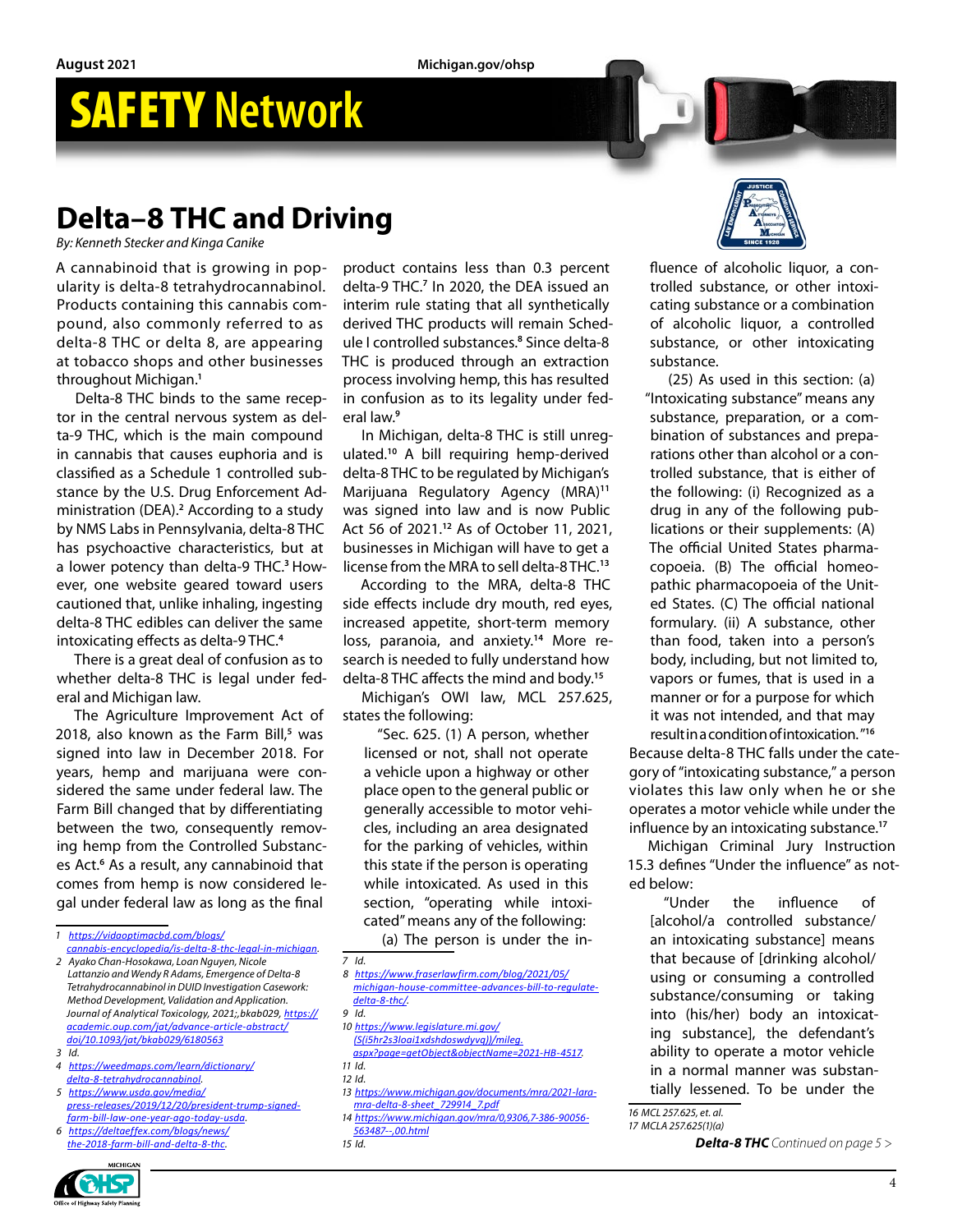## **OHSP welcomes:**

#### **NANCY FELDBUSH**

Nancy is the OHSP's new senior editor in the Communications Section, where she will be responsible for helping dis-



seminate OHSP's traffic safety messages.

Prior to joining OHSP, Nancy worked in communications at the Historical Society of Michigan, along with

serving as editor in chief for Michigan History magazine.

Nancy, who has a bachelor's degree in communication and organizational leadership from Rochester University, lives in Lansing.

#### **ROSS ANDERSON**

Ross is the OHSP's new accounting tech in the Fiscal Management Section. He



will be responsible for processing payments, reconciling expenditures, preparing cost statements, setting up payment codes, preparing journal vouchers,

and establishing purchase orders.

Prior to joining OHSP, Ross worked in the Michigan Department of State's Expenditure Unit as an accounting assistant. He also serves as an assistant men's and women's soccer coach at Olivet College.

Originally from Edinburgh, Scotland, he graduated from Davenport University with a bachelor's degree in business and lives in Grand Ledge.

#### **KIMBERLEE KENYON**

Kimberlee Kenyon is the OHSP's new senior executive management assistant (SEMA) to Director Mike Prince.

This December will mark Kimberlee's thirtieth year working for the State of



Michigan in various capacities. She worked 18 years for the Department of Health and Human Services and, most recently, as an executive secretary

with the Office of Recovery Oriented Systems of Care.

Kimberlee lives in the village of Vermontville on the western border of Eaton County.

#### *Delta-8 THC Continued from page 4 >*

influence, a person does not have to be falling down or hardly able to stand up. On the other hand, just because a person has [drunk alcohol or smells of alcohol/consumed or used a controlled substance/ consumed or used an intoxicating substance] does not prove, by itself, that the person is under the influence of [alcohol/a controlled substance/an intoxicating substance]. The test is whether, because of [drinking alcohol/using or consuming a controlled substance/ consuming or taking into (his/her) body an intoxicating substance], the defendant's mental or physical condition was significantly affected and the defendant was no longer able to operate a vehicle in a normal manner."**<sup>18</sup>**

To establish probable cause that a

*18 https://courts.michigan.gov/Courts/ MichiganSupremeCourt/criminal-jury-instructions/ Documents/HTML/Criminal%20Jury%20 Instructions-Responsive%20HTML5/index. html#t=Criminal\_Jury \_Instructions%2FCrim\_Jury \_ Ch\_15%2FM\_Crim\_JI\_15\_2\_Operating\_While\_ Intoxicated\_OWI.htm.*

driver may be under the influence of delta-8 THC, the officer should look for the general indicators, or side effects, of delta-8 THC as mentioned above. In addition, a Drug Recognition Expert-trained officer should be called to evaluate any suspect who may be under the influence of delta-8 THC.

We have a responsibility for traffic safety in Michigan. One way we can make a difference is by making sure those drivers under the influence of delta-8 THC are kept off Michigan roads.

*For more information on this article and PAAM training programs, contact Kenneth Stecker or Kinga Gorzelewski Canike, Traffic Safety Resource Prosecutors, at 517-334- 6060 or e-mail at [steckerk@michigan.gov](mailto:steckerk%40michigan.gov?subject=) or [canikek@michigan.gov.](mailto:canikek%40michigan.gov?subject=) Please consult your prosecutor before adopting practices suggested by reports in this article. Discuss your practices that relate to this article with your commanding officers, police legal advisors, and the prosecuting attorney before changing your practice.*

#### *Ford Fund/GHSA Continued from page 3 >*

passenger fatalities involved speeding. By comparison, 30 percent of fatalities involving drivers and passengers aged 20 plus were speeding-related.

According to the NHTSA Fatality Analysis Reporting System, traffic deaths are estimated to have reached a 13-year high in 2020, despite a decline in driving during the COVID-19 pandemic. A [NHTSA report](https://gcc02.safelinks.protection.outlook.com/?url=https%3A%2F%2Fr20.rs6.net%2Ftn.jsp%3Ff%3D0013qS0lNbNBKrKj3Qo4krp6TJmbOVnktDaQl_jztsb4fwpoxcDV9NMCtE43ZhftXvHN6vss5RIeBepgVMItHBU7G3pEAVroH8i-tD6lOtNUZpV2EsCDYJMsRSSPyduHwBnmfBo73AJ5vL3I7fbFyLncRaJLR3qOg3IB49Yl4ewYO1WQUdMfqX5n4N7RgaZpJqqXAQ9LwrlAZrySri_aDmMNw%3D%3D%26c%3DMSZBUp-NKCo7D_6NP9xkpCmRNKJoQ_3FaR-4jDRo_YpJ3XXaLWG5cg%3D%3D%26ch%3DI-EV0aWFs3xfg2NeQvMUlRFJqmeVb8N0bu8vP4UtNcwUGnSwkfaQ3g%3D%3D&data=04%7C01%7CRaymoD%40michigan.gov%7C060dc676b1a34d694a9d08d951c95a19%7Cd5fb7087377742ad966a892ef47225d1%7C0%7C0%7C637630747498370424%7CUnknown%7CTWFpbGZsb3d8eyJWIjoiMC4wLjAwMDAiLCJQIjoiV2luMzIiLCJBTiI6Ik1haWwiLCJXVCI6Mn0%3D%7C1000&sdata=mDNWHtWNK2t5%2Fa3FpRuPYkJVLyKdk5rmAyifdcQ6Wa4%3D&reserved=0) estimates that 38,680 people were killed on U.S. roadways in 2020 — the highest number since 2007 and an increase of 7.2 percent from 2019. Speeding is often identified as a factor in fatal crashes.

Michigan is being awarded a \$25,000 grant. SHSOs in Kentucky, Montana, New York, Tennessee, and Utah are also receiving grants to create and implement programs to help combat teen speeding.

Since 2003, [Ford Fund](https://gcc02.safelinks.protection.outlook.com/?url=https%3A%2F%2Fr20.rs6.net%2Ftn.jsp%3Ff%3D0013qS0lNbNBKrKj3Qo4krp6TJmbOVnktDaQl_jztsb4fwpoxcDV9NMCkwipZmDnYaC3BvI1pGZibo0SB1HXwwwPA8NMz0RKjrZZWuaEpjWAZ8pbe-TPis9GKvdLUqui6mNMWfWNEjHVJU1jrfGwat3wQ%3D%3D%26c%3DMSZBUp-NKCo7D_6NP9xkpCmRNKJoQ_3FaR-4jDRo_YpJ3XXaLWG5cg%3D%3D%26ch%3DI-EV0aWFs3xfg2NeQvMUlRFJqmeVb8N0bu8vP4UtNcwUGnSwkfaQ3g%3D%3D&data=04%7C01%7CRaymoD%40michigan.gov%7C060dc676b1a34d694a9d08d951c95a19%7Cd5fb7087377742ad966a892ef47225d1%7C0%7C0%7C637630747498390334%7CUnknown%7CTWFpbGZsb3d8eyJWIjoiMC4wLjAwMDAiLCJQIjoiV2luMzIiLCJBTiI6Ik1haWwiLCJXVCI6Mn0%3D%7C1000&sdata=bGIhJRHBsYQZopTK5qwwBE32iHIzX4a5SFJdKrwFbUo%3D&reserved=0) has invested more than \$60 million in its Ford Driving Skills for Life program and provided free, advanced driver education to more than 1.25 million newly licensed teen drivers in all 50 U.S. states and 46 countries worldwide.

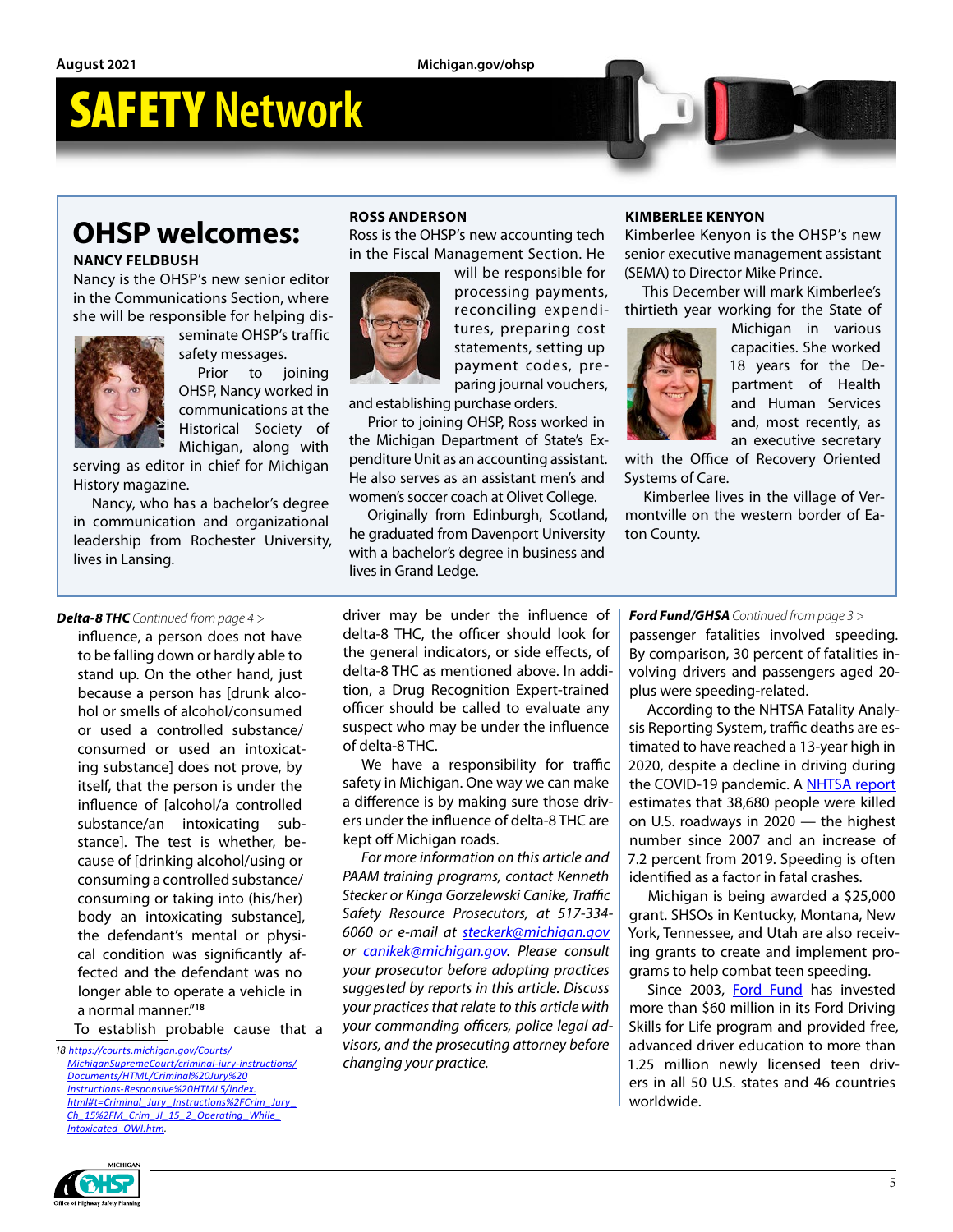**August 2021 Michigan.gov/ohsp**

## SAFETY **Network**



### **Staff Profile: Kara Rueckert OCCUPANT PROTECTION**

**PROGRAM COORDINATOR**

Kara has been with the OHSP since April 2014, when she started as an administrative assistant in the fiscal section. She then moved to the executive administrative position in 2017, assisting OHSP Director Michael Prince, before accepting a program position in February 2020. Kara is married to Jeremy; they have three children and a fourth on the way: Cooper (3), Tucker (2), baby boy No. 3 (due in October)—and Shelby, a retriever-hound mix (4).

#### **What do you like most about your job?**

*I absolutely love the number of people I am able to reach on a daily basis—whether it's my own network of child passenger safety technicians and instructors, the general public to offer guidelines on occupant protection, or our staff by assisting with a project they are in the middle of.*

#### **What are you most proud of at work?**

*I am most proud of, and grateful for, the same thing—my ability to move and adapt within a division I am proud to be a part of. I have been able to continue moving my career forward while helping work toward our mission of saving lives and reducing injuries on Michigan roads.* 

#### **What are your interests or hobbies?**

*Our family loves to be outdoors and spend time visiting new places. We usually do this while camping in our fifth wheel from spring to fall in our beautiful state. Sometimes we're fortunate enough to visit amazing destinations outside of Michigan as well!*

#### **What personal achievement are you most proud of?**

*Even though they're still young, I have to say raising two (soon to be three) respectful and incredibly intelligent boys. They are so full of life, love, and curiosity. I am proud each and every day to be their mom.*

#### **What's your favorite vacation spot?**

*As cliché as it sounds, anywhere my family and I are able to go together. We don't typically go to the same place over and over, but we make amazing memories wherever we end up!*

#### **What's something people don't know about you?**

*I actually went to college in Fort Myers, Florida, and got a job at our campus marine lab. Our main priority was to collect and do research on oysters for red tide—I have never eaten an oyster and probably never will!*

### **SADD explains why mental health is vital to traffic safety**

*By Students Against Destructive Decisions*

When we get in the driver's seat, we know to check our mirrors and adjust if necessary. What if we also checked our minds to make sure we're in the right mental state to drive?

That's a practice Students Against Destructive Decisions (SADD) would like to build into our culture, starting with the youngest drivers.

SADD is an organization founded by students to empower young people to make safe decisions in their everyday lives. Mental wellness, they say, is integral to making good driving decisions.

"Studies have followed really young drivers and show that those experiencing negative emotions had unsafe driving behaviors…excessive speeding, tailgating, and potentially distractions," said Isabelle Boullier, national president and student representative of SADD.

Boullier said making numerous driving decisions can be difficult enough for experienced drivers, but even more so for young drivers.

Teen brains are still developing. Teens also experience major changes, such as adjusting to new schools and managing friendships and family dynamics.

Car crashes continue to be a leading cause of death for young people in the United States, with alcohol, drugs, and other substances involved in a large percentage of those incidents.

To raise awareness, SADD is working to normalize conversations about mental wellness and distributing resources. Together with the National Road Safety Foundation, SADD has created the [Passport to Safe Driving toolkit](http://www.sadd.org/PassportToSafeDriving) as a refresher for young drivers and parents on the most important facts and skills to keep in mind as they get back on the road.

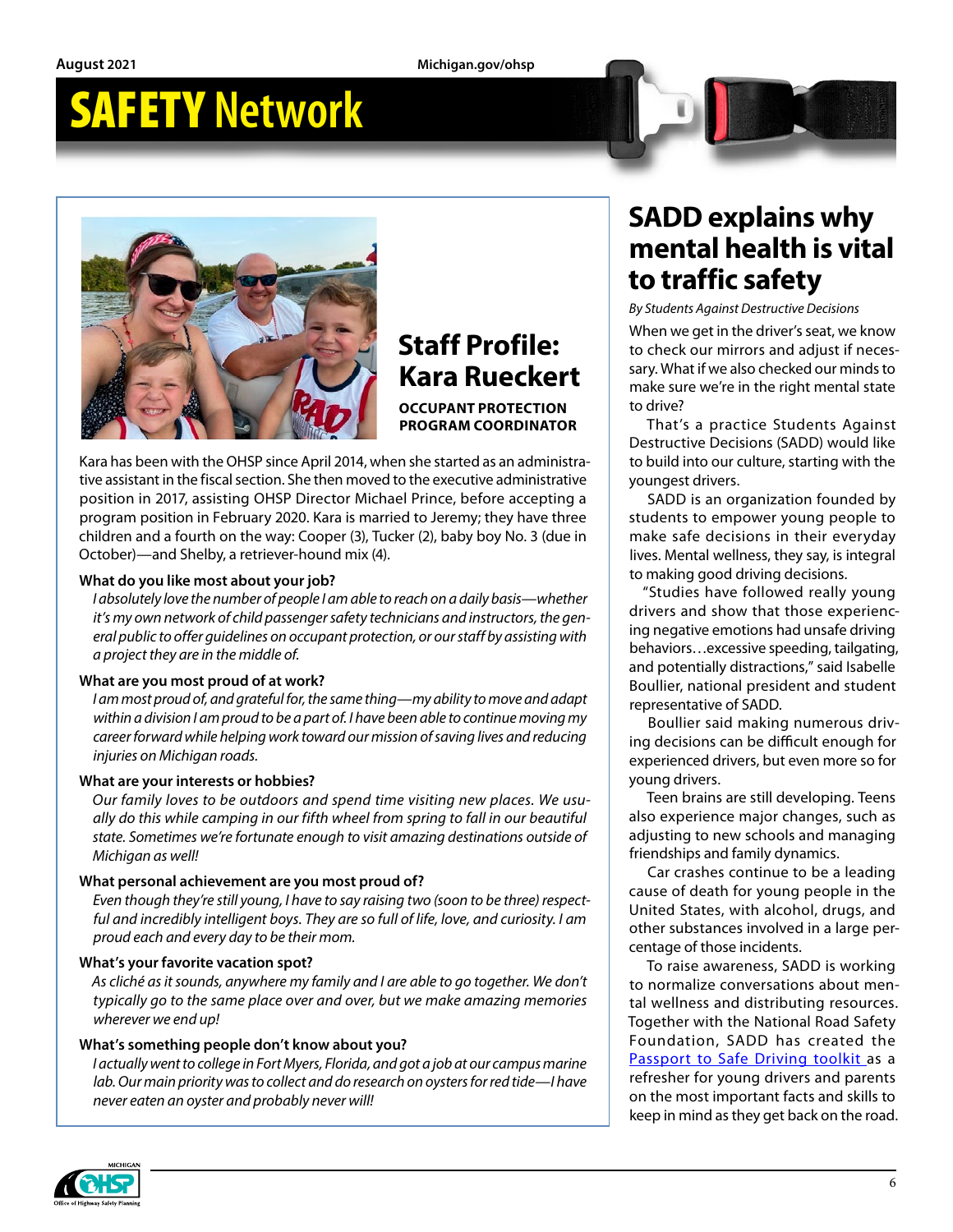### **GTSAC honors six for their efforts to improve traffic safety**



The Governor's Traffic Safety Advisory Commission (GTSAC) recently honored six organizations, programs, or individuals during its Traffic

Safety Awards Virtual Ceremony on May 27. The awards recognize outstanding involvement in traffic safety.

The GTSAC was formed in 2002 to serve as the state's forum for identifying key traffic safety challenges and developing and implementing plans to address those issues. The commission includes representatives from MSP and departments of Education, Health and Human Services, State and Transportation, as well as the Office of the Governor, the Aging and Adult Services Agency, and the OHSP. There are also three representatives from local government appointed by the governor.

To watch a video of the GTSCA Awards Virtual Ceremony, [click here](https://bit.ly/3uwsxzk).

#### **RICHARD H. AUSTIN LONG-TERM SERVICE AWARD**

The Long-Term Service Award is named in honor of the longest-serving secretary of state in Michigan history—Richard H. Austin, who served from 1971 to 1995 and earned a national reputation as an outstanding and effective advocate for traffic safety.





*Mason County Sheriff Kim Cole was honored for his 35 years supporting traffic safety efforts.*

**Dr. Dan Petterson** was recognized for his continuing work supporting motorcycle safety efforts, education, and programs as president and CEO of Skilled Motorcyclist Association Responsible, Trained, and Educated Riders.

Dr. Petterson's efforts helped decrease the number of motorcycle-related crashes in recent years from more than 4,000 in 2008 to approximately 2,800 in 2019. Petterson earned a doctorate in education and certification by the Motorcycle Safety Foundation (MSF) as a chief instructor. In addition, he was named the MSF 2003 RiderCoach Trainer of the Year and received an MSF award for "Extraordinary Contributions to Motorcycle Safety." In 2014, the Michigan Driver and Traffic Safety Education Association chose Dr. Petterson as recipient of its Silvermale Award, which recognizes outstanding contributions to traffic safety education.

**Sheriff Kim Cole**, Mason County Sheriff's Office, was honored for his 35 years of work supporting traffic safety efforts.

Cole, an accident reconstructionist who has worked thousands of hours on crashes, was the lead reconstructionist *Dr. Dan Petterson GTSAC Continued on page 8 >*

for the county sheriff's office from 2001 to 2012 and is considered an expert witness in courts of law. He has partnered with his community on various safety projects, including working with the local educational service district to provide proactive response training for school bus drivers; working with businesses along US-10 to provide traffic signage to help motorists navigate safely; and researching the types of crashes on US-10 and securing left-turn signal arrows at major intersections, which helped reduce the number of "head on/left turn" crashes in the county.

**Kids Always Ride Safely (KARS)** was

recognized for its efforts in providing child restraint seat installation, instruction, and inspection, along with the seats themselves, for fam-



ilies in the Upper Peninsula.

The work of KARS, a program that began in 2011, addressed the problem of unrestrained or improperly restrained children in passenger vehicles. KARS